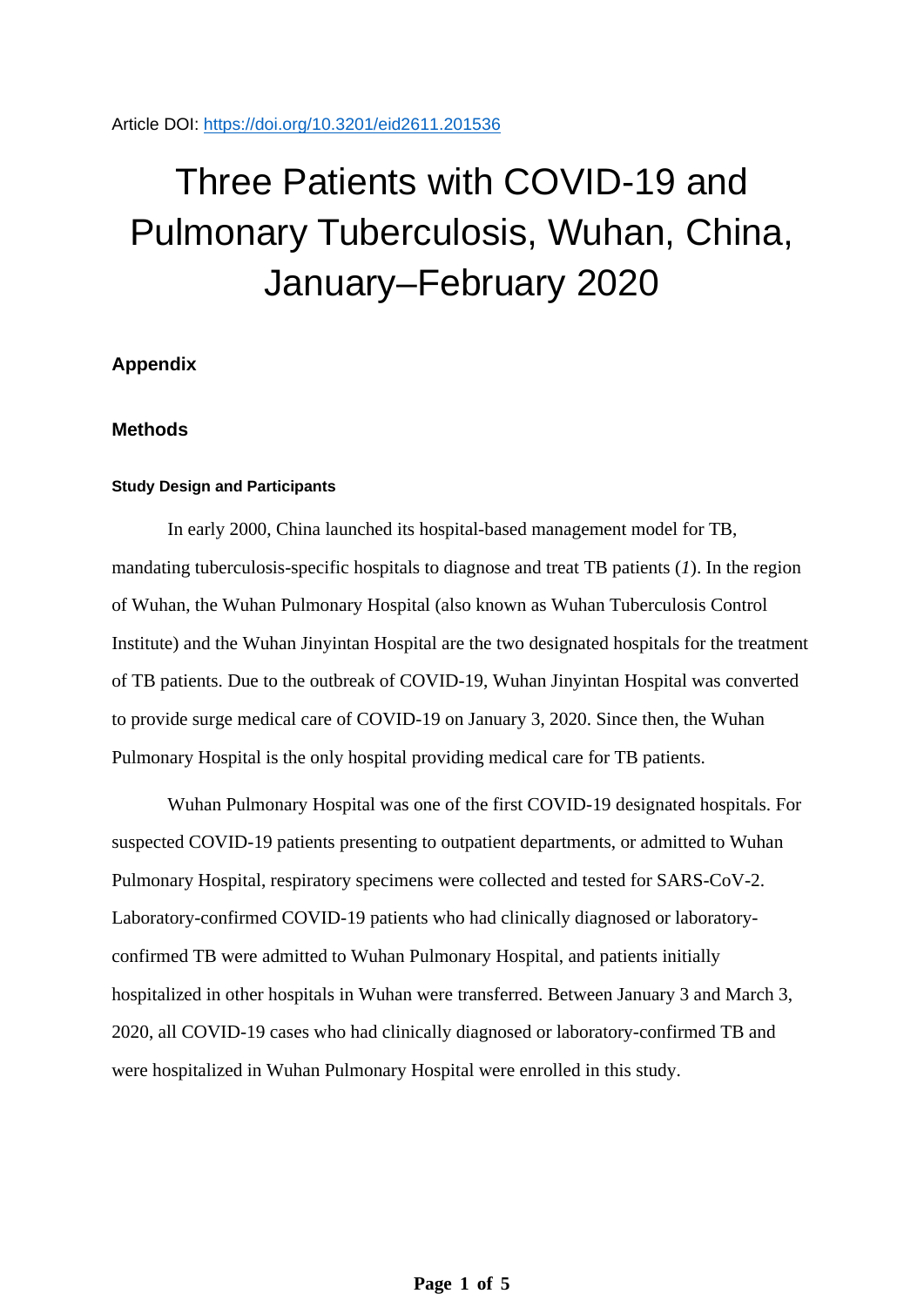#### **Diagnoses of Pulmonary tuberculosis and COVID-19**

The diagnosis of pulmonary tuberculosis (PTB) was made based on clinical presentation, chest radiography, and laboratory investigation, according to the diagnostic guidelines for PTB issued by the National Health Commission (NHC) of China (*2*). An adult was clinically diagnosed with PTB if the following clinical criteria were met:

- i) typical radiographic findings indicating a high clinical probability of PTB;
- ii) suspicious symptoms (cough for  $>2$  weeks, with or without night sweats, fatigue, weight loss, chest pain, dyspnea) or signs (tubular breath sound or wet rales on chest auscultation) of PTB, or tuberculosis purified protein derivative (PPD) skin test positive.

Patients with typical radiographic findings indicating PTB and laboratory detected *Mtb* in their specimens (culture or nucleic acid amplification testing) were classified as laboratory-confirmed PTB cases. Suspected and laboratory-confirmed COVID-19 cases were defined according to the guidelines for COVID-19 issued by China NHC (*3*).

## **Procedure and Data Collection**

Demographic, clinical, laboratory and radiological data were reviewed from medical records. Data available included detailed information on comorbidities, clinical presentation, complications, and treatments for both COVID-19 and TB. The date of illness onset was defined as the day when COVID-19 symptoms were first noticed and was interpreted as "day  $0$ ".

### **Ethics**

The study protocol was reviewed and approved by the ethics committee of Wuhan Pulmonary Hospital. Written informed consent was obtained from each patient.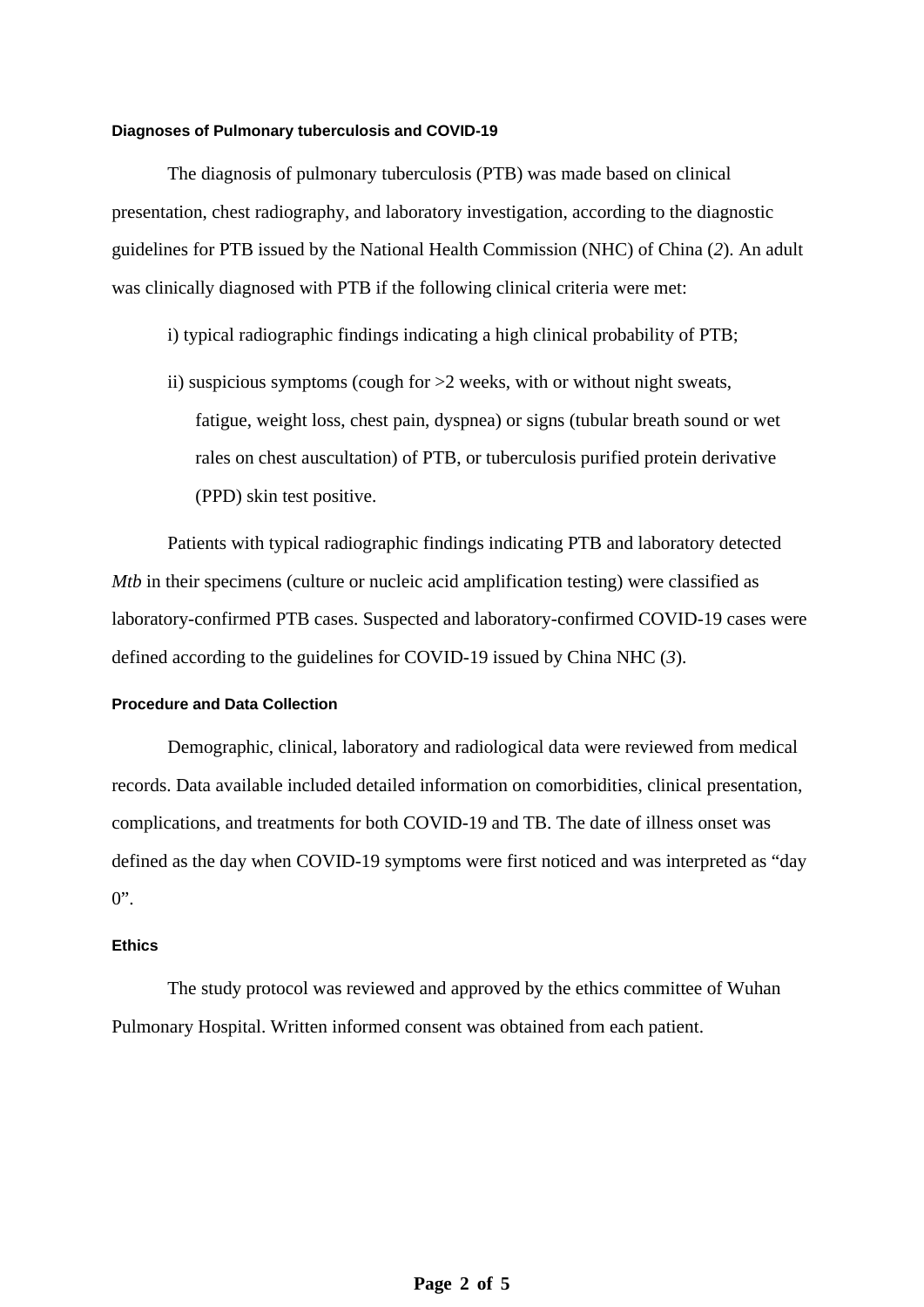

**Appendix Figure 1.** The clinical course of three patients with SARS-CoV-2 and TB coinfections.



**Appendix Figure 2.** Chest CT scan images of patient 1. Representative chest CT scan images on January 20 and January 28, both were taken during the patient's hospitalization in Wuhan Pulmonary Hospital.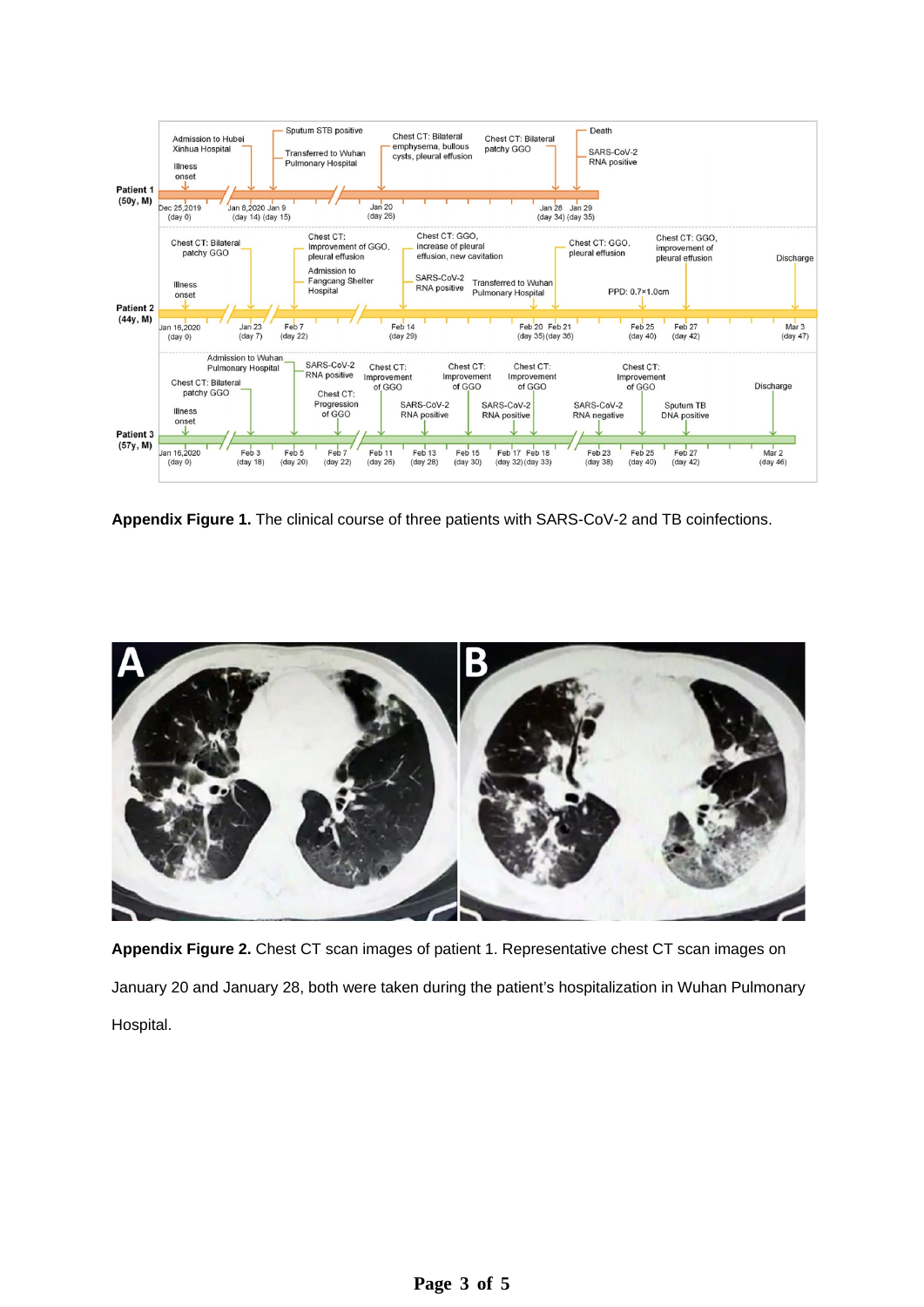

**Appendix Figure 3.** Chest CT scans of patient 2. Representative chest CT scan images showing bilateral patchy ground-glass opacities (GGO) in the lung on January 23, and gradual improvement of GGO on February 7, 21, and 27 (upper panels). Representative chest CT scans showing pleural effusion in the lung on February 7, increased pleural effusion on February 21, and improvement on February 27 (lower panels). CT scans were performed in Huangpi District People's Hospital on January 23, in Wuhan Jinyintan Hospital on February 7, and in Wuhan Pulmonary Hospital on February 21 and 27.



**Appendix Figure 4.** Chest CT scans of patient 3. Representative chest CT scans showing bilateral patchy ground-glass opacities (GGO) in the lung on February 3, a progression of GGO on February 7 and gradual improvement of GGO on February 11, 15, 18, and 25. All CT scans were performed in Wuhan Pulmonary Hospital.